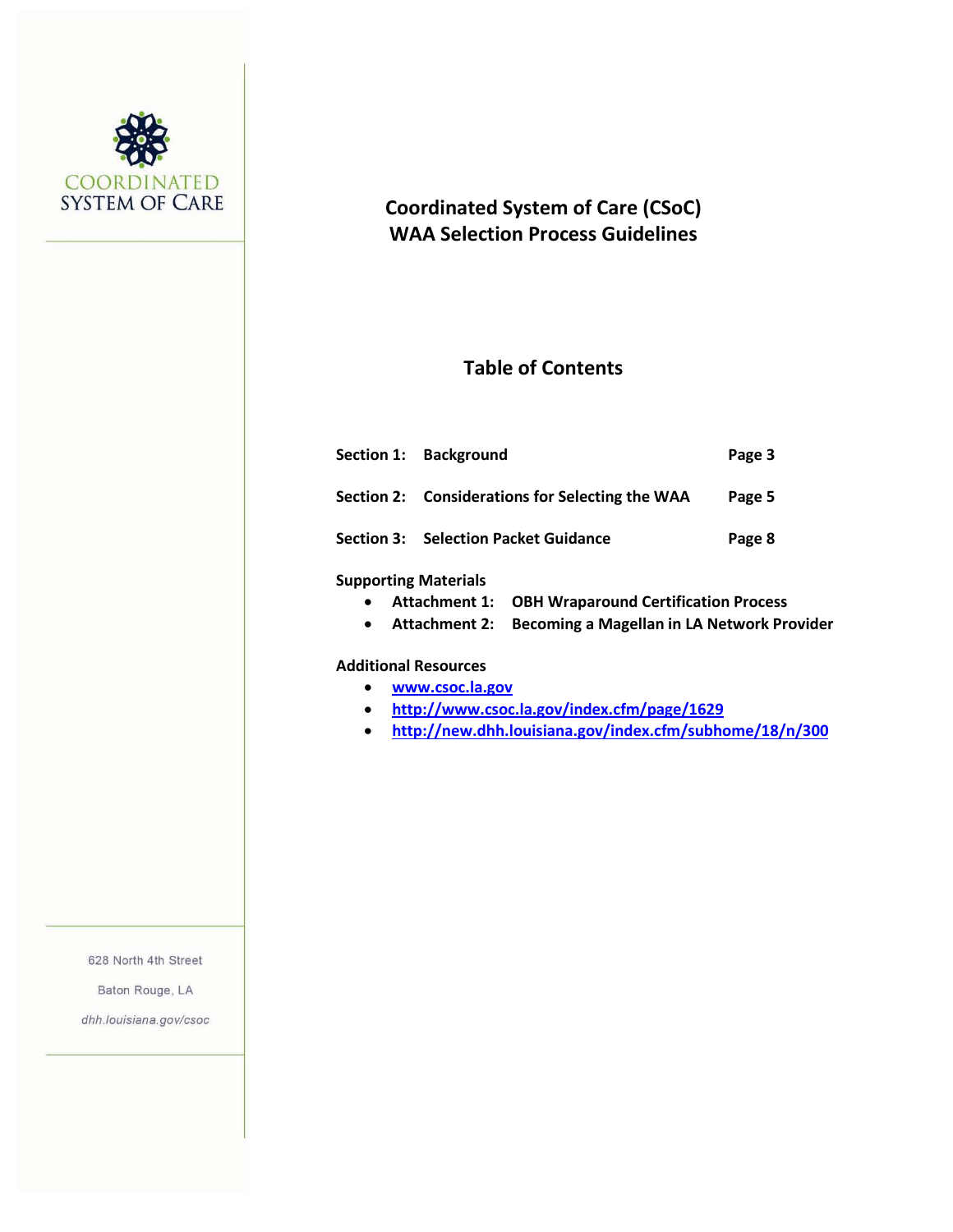### **Selection Packet Submission**

One complete, original selection packet is to be submitted to:

Connie Goodson Department of Health and Hospitals – Office of Behavioral Health (DHH-OBH) 628 N  $4^{\text{th}}$  Street,  $4^{\text{th}}$  Floor PO Box 4049, Bin 12 Baton Rouge, LA 70821

Applications may be shipped using only DHL, Federal Express (FedEx), United Parcel Service (UPS), or the United States Postal Service (USPS). Hand delivery is also acceptable. Alternatively, packets may be scanned and submitted by e-mail to [Connie.Goodson@la.gov.](mailto:Connie.Goodson@la.gov)

CSoC implementation in the four remaining regions is expected to begin upon approval of the Centers for Medicare and Medicaid Services (CMS) waiver amendment. Pending this approval, statewide implementation is anticipated to be completed by June 30, 2014. Prior to enrollment, the selected WAA will be expected to complete start-up activities including: office preparation, hiring staff, staff orientation and participation in all state-offered training for WAAs.

The Community Team should make a copy of their completed selection packet for their records prior to submission.

Selection packets may be submitted at any time upon selection of the WAA. However, the final deadline for the application to be received in the Office of Behavioral Health is 3:00 pm Central Daylight Time on Friday, April 11, 2014.

Packets should be delivered to:

Connie Goodson, LMSW Department of Health & Hospitals Office of Behavioral Health 628 N  $4^{\text{th}}$  Street,  $4^{\text{th}}$  floor Bin # 12 Baton Rouge, LA 70821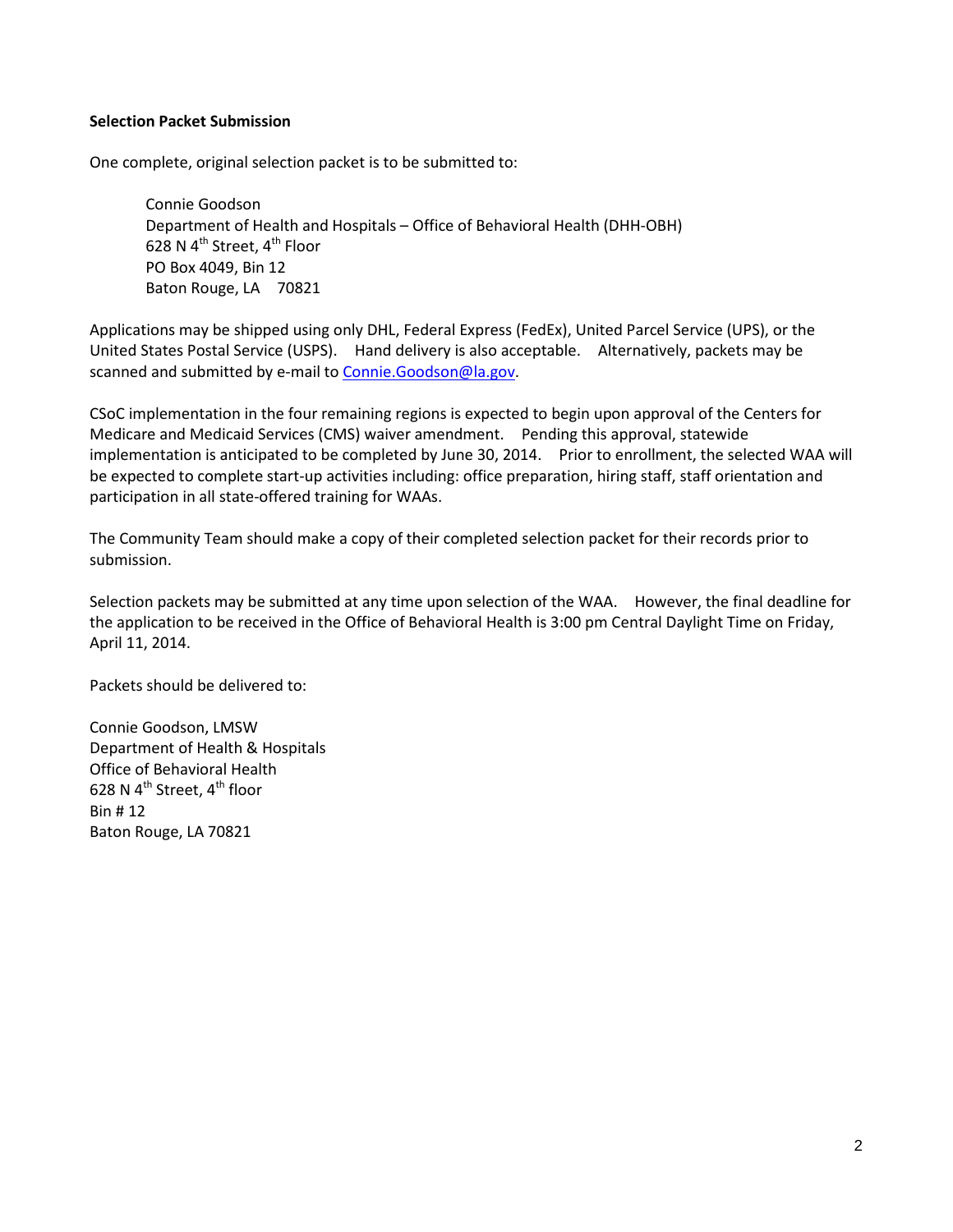# **Coordinated System of Care (CSoC) WAA Selection Process Guidelines**

# **Purpose**

This document serves as guidance to the Community Team who is charged with the selection of the Wraparound Agency (WAA) for CSoC for their region. The Community Team should review multiple agencies in their selection process. Each Community Team may only select one agency to serve as the WAA for their region.

## **Section 1: Background**

# **A. CSoC History**

Governor Jindal formally authorized the **Coordinated System of Care (CSoC)** through Executive Order BJ 2011-5 in March of 2011. CSoC is a component of the Louisiana Behavioral Health Plan (LBHP) which brings together the Department of Health & Hospitals (Office of Behavioral Health and Medicaid), the Department of Children & Family Services, the Department of Education, the Office of Juvenile Justice, the Governor's Office, family, youth and advocate representatives to establish a service delivery system that is better integrated, has enhanced service offerings and achieves improved outcomes.

In March 2012, Louisiana began the initial phase of the Coordinated System of Care (CSoC) implementation. The CSoC focuses on youth with significant behavioral health challenges who are in or at-risk of out of home placement and often involved with multiple child-serving systems (child welfare, juvenile justice). Specific goals for the CSoC include:

- Improving the overall outcomes for enrolled children/youth and their caregivers
- Decreasing the number of youth in residential/detention settings
- Reducing the state's cost of providing services by leveraging Medicaid and other funding sources

Once enrolled in CSoC, youth and their families receive individualized care planning through regionally based wraparound agencies (WAAs), Family Support Services (Parent Training/Support; Youth Training/Support) and have access to 3 additional specialized services: including; Crisis Stabilization; Respite Services and Independent Living /Skills Building.

CSoC is guided by the following values:

- Family driven
- Youth guided
- Culturally and linguistically competent
- Home and community based
- Strength-based
- Individualized
- Integrated across systems
- Connected to natural helping networks
- Data driven and outcomes oriented
- Unconditional care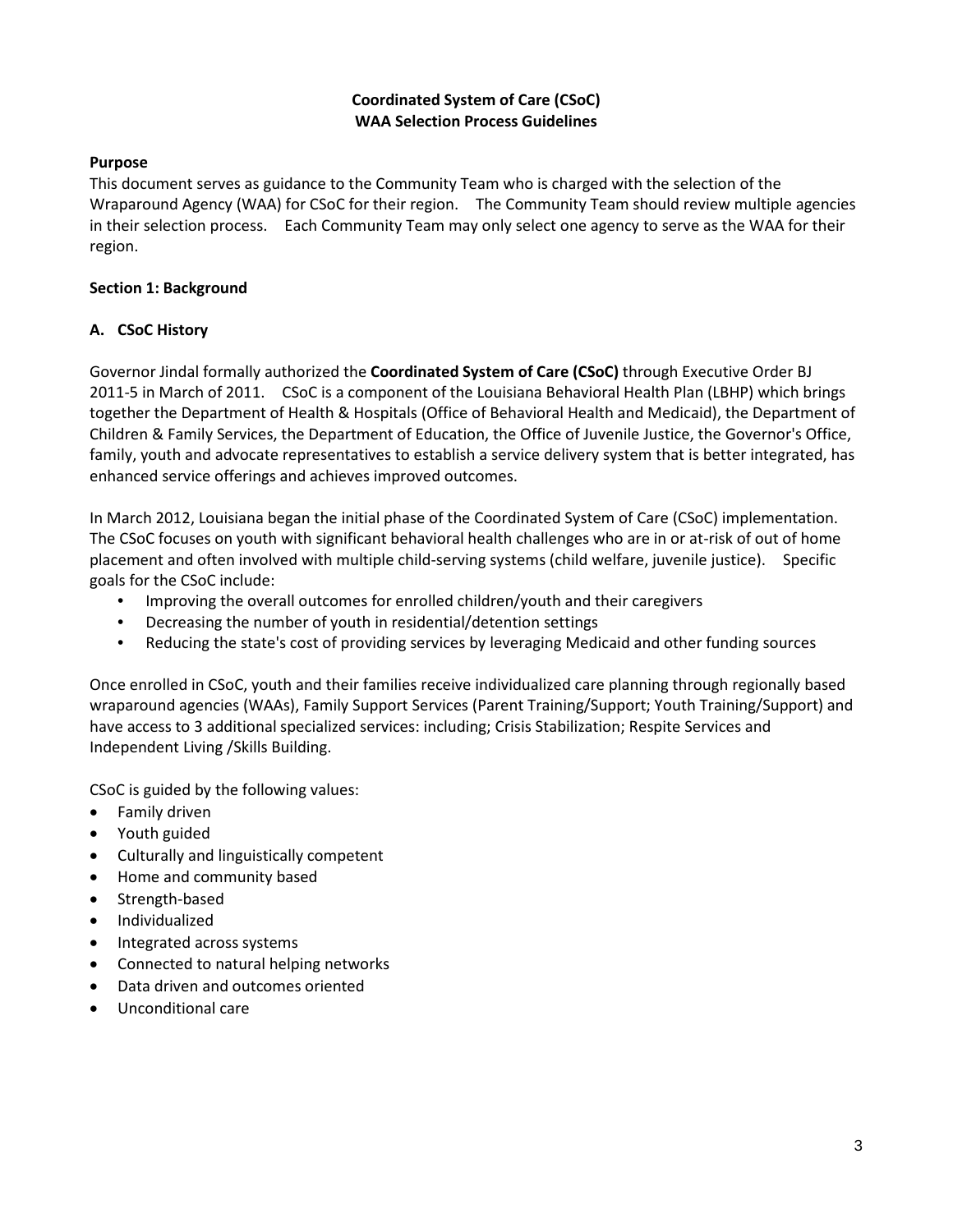# **B. Community Team**

Community Teams should include key leaders and community members who work together to oversee and coordinate local implementation of the Coordinated System of Care (CSoC). Community Teams typically support the identification of needs among system of care participants and help to develop locally credible and contextually relevant solutions to meet those needs. These teams create an environment where families, youth and system partners can share their successes, concerns and experiences. When communities identify challenges, members assist by responding to these challenges and supporting a coordinated system that works to meet the needs of children and families.

Typical Community Team Membership

- Family members
- Youth
- Private Providers
- Faith-Based Community
- Community-based child serving organizations
- Community-based family support organizations
- Regional leadership from four partnering child serving state departments: Department of Child & Family Services, Department of Education, Office of Behavioral Health, and Office of Juvenile Justice
- Business Community
- Law Enforcement
- Others who are interested in supporting young people and families in their community

The Role of Community Teams

- Establish and set priorities for local level implementation
- Develop, communicate and operationalize a shared vision
- Build common structures and processes to support the CSoC mission
- Coordinate commitment of resources
- Serve as ambassadors of the CSoC message and intent
- Develop a forum for collective leadership
- Assure broad stakeholder involvement/input
- Facilitate open and respectful communication among stakeholders
- Facilitate community coordination of resources
- Develop local, sustainable resources to support the CSoC
- Support and strengthen inclusion of natural supports within the CSoC
- Establish local collaborations to expand the resource base
- Develop and nurture local leaders for the CSoC

Community Teams model the Coordinated System of Care philosophy by:

- Recognizing the importance of community based supports and encouraging full participation of these partners in the CSoC;
- Overseeing and facilitating a robust interagency and community collaboration within their regions;
- Operating with open and honest communication and facilitating the same among all members; and,
- Working within their community to promote referrals and communication.

Please keep in mind that only one WAA to serve the entire region can be recommended and included in the selection packet.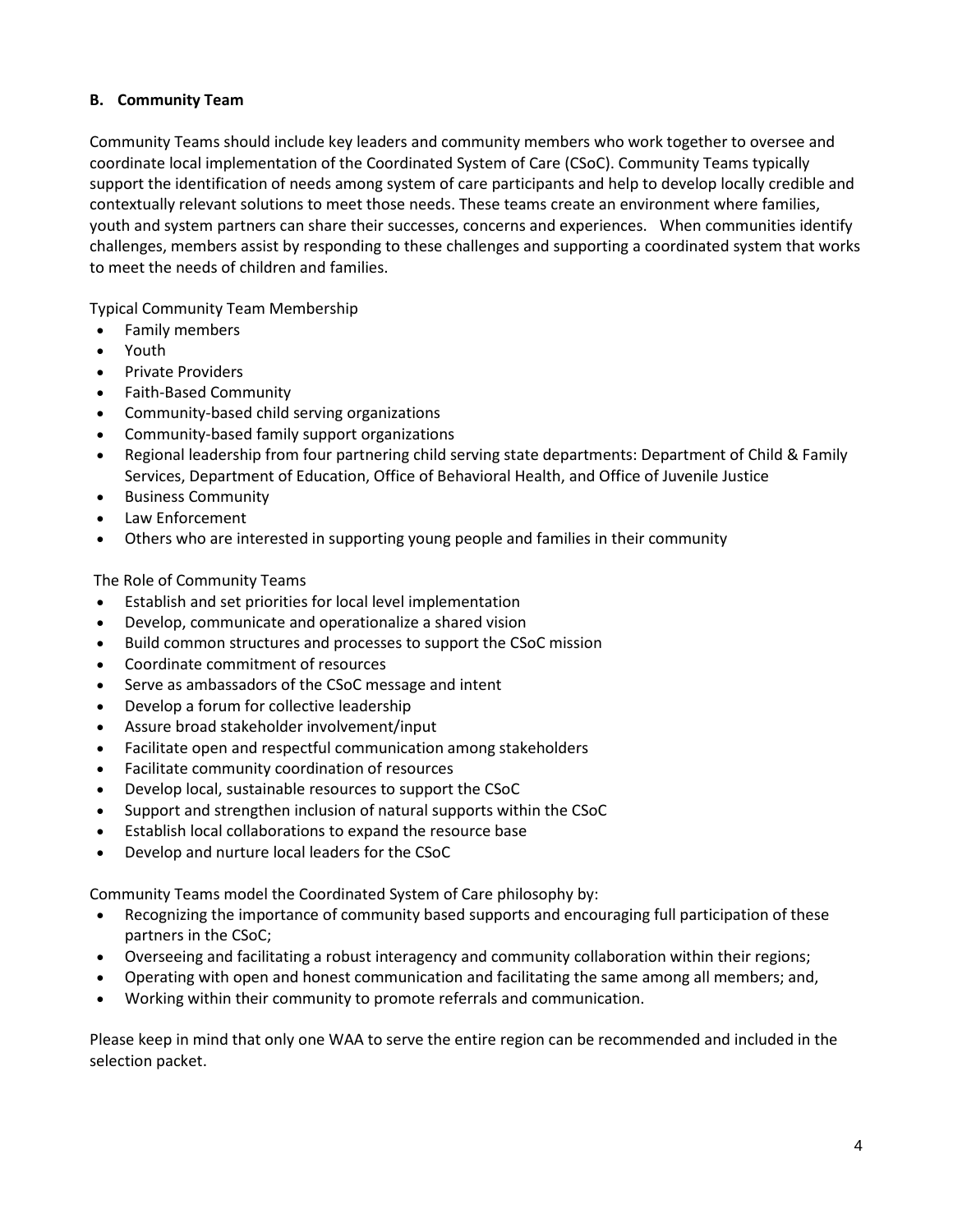# **C. Program Authority**

Each regional WAA selection will be approved by the Coordinated System of Care Statewide Governance Board and/or their designee(s). The primary funding source for WAA operations is Medicaid as most children will qualify for that funding source. For those non-Medicaid youth deemed eligible for CSoC, appropriate state agency funding will be secured through the Statewide Management Organization (SMO).

Authority for Medicaid funding within the CSoC resides in a concurrent 1915(b) and (c) program that includes a Severely Emotionally Disturbed (SED) 1915(c) Home and Community Based Waiver administered through the 1915(b) mandatory enrollment and selective services contracting authority operating as a non-risk bearing prepaid inpatient health plan (PIHP). More information on these waivers is available at [http://new.dhh.louisiana.gov/index.cfm/page/538.](http://new.dhh.louisiana.gov/index.cfm/page/538) This specialized Medicaid program is operated by the Statewide Management Organization (SMO), currently Magellan of Louisiana.

It will be the responsibility of the SMO to ensure that individuals eligible for different funding streams are identified and tracked and that the appropriate funding sources are accessed.

The SMO will oversee a provider network that offers all covered services. Under the auspices of the SMO, only WAAs will be able to provide Wraparound Facilitation and only the Statewide Family Support Organization (SFSO) will be able to provide parent/youth support and training.

# **D. WAA Documentation for Selection and Certification**

The agency leadership for the selected WAA must provide an attestation statement to be included with the selection packet attesting to their understanding of and willingness to comply with OBH requirements. Requirement documents are pending final approval and will be posted at: [http://www.csoc.la.gov/index.cfm/page/1629.](http://www.csoc.la.gov/index.cfm/page/1629)

Upon selection and prior to service delivery, the Wraparound Agency (WAA) must be certified by the Office of Behavioral Health CSoC Team and credentialed by the Statewide Management Organization (SMO). The WAA will be required to contract with the SMO for reimbursement.

#### **Section 2: Considerations for Selecting the WAA**

As the Community Team selects the WAA for their region, they must consider at least two organizations, however, the Community Team is encouraged to consider all possible agencies. Consideration should include an assessment of the organization's demonstration of the key features of Wraparound values and practice (listed below), as well as a review of qualifications, financial viability and conflict of interest.

#### Key Features

The organization selected to be the WAA should demonstrate key features including:

- 1. Inclusion of families and youth in all decision making and planning processes;
- 2. Respect for and acceptance of differences in others as well as the ability to work with individuals of different religions, languages, generations, genders, race, sexual orientation, customs, values, beliefs, practices, ideas, thoughts, rituals, habits, etc.;
- 3. Belief that children do best when they are able to receive supports and services in their home and community;
- 4. Focus on future outcomes and the strengths and resources that the youth and families bring to current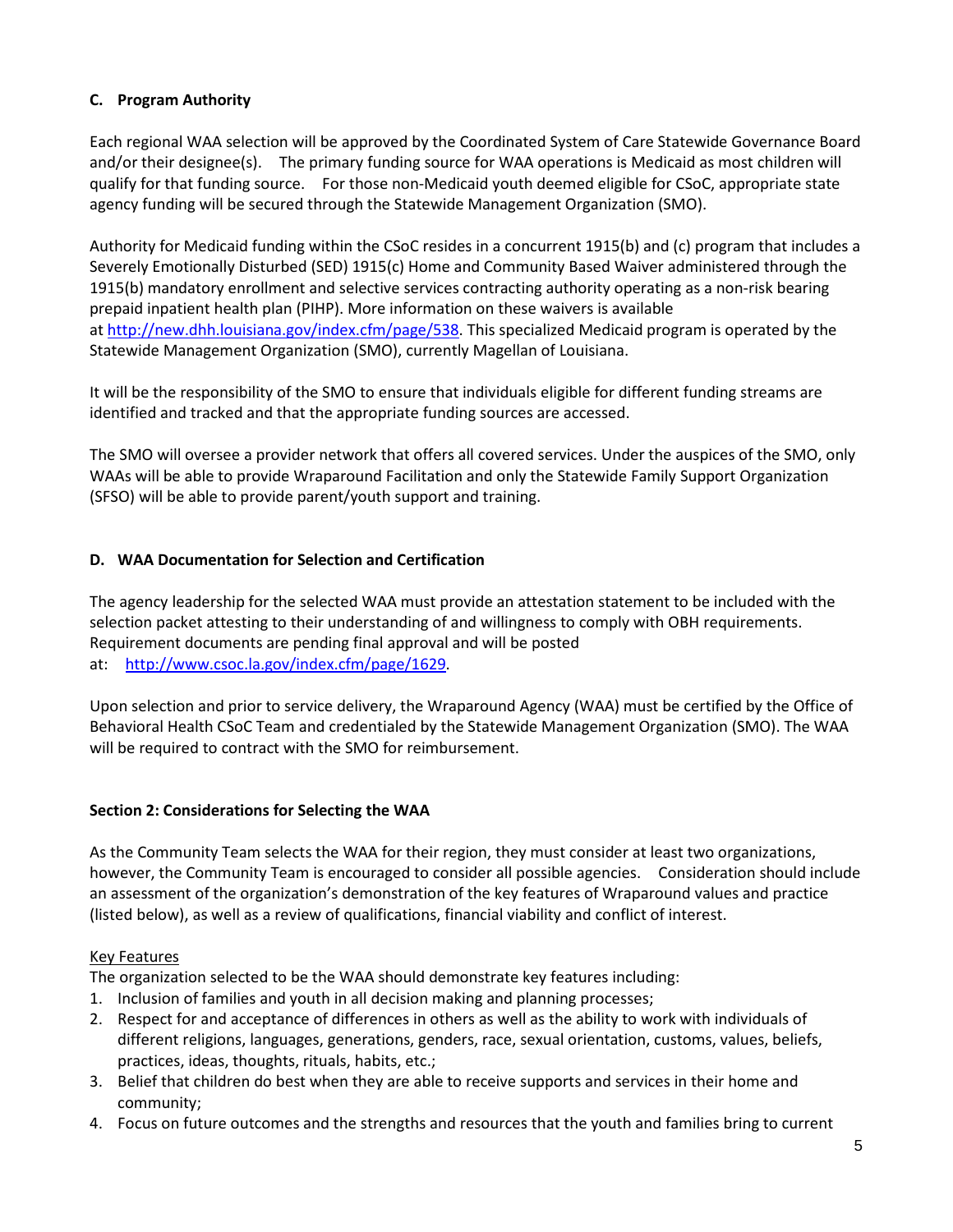challenges;

- 5. Ability to create individualized plans based on identified strengths and needs of youth/family;
- 6. Ability to communicate, coordinate, collaborate and cooperate with other programs and agencies;
- 7. Recognition of the value of people being linked to natural supports such as family members, friends, neighbors, teachers, coaches, scout leaders and church members;
- 8. Commitment and ability to collect and utilize data to inform and enhance practice; and,
- 9. Commitment to working with youth and families through the ups and downs of growth and change.

# Qualifications

The organization selected to serve as the WAA should also demonstrate the following organizational qualifications:

- Operational infrastructure and experience in implementation of an evidence-based or best practice model, including:
	- o Working with the youth, particularly recruitment and outreach to youth, and successful enrollment and retention in programming
	- o Recruiting staff
	- o Implementing and maintaining fidelity to program model
	- o Collecting and reporting data
	- o Reporting to and working with funding source
	- o Documenting project successes/challenges
- Ability to provide Wraparound Facilitation consistent with CSoC Values
- Demonstrate a realistic understanding of what it takes to provide adequate training and high quality supervision/coaching for key roles in the WAA (facilitators, supervisors/coaches) and are committed to participation in required state-sponsored training, ongoing education and monitoring activities
- Demonstrate a realistic understanding of typical staffing plans including caseload size of 1 wraparound facilitator per 10 families that ensure people in key roles (facilitators, supervisors/coaches) have sufficient time to provide high quality wraparound.
- Demonstrate a realistic understanding of typical staff composition (including racial, ethnic and gender diversity) that ensure people in key roles can provide culturally-appropriate wraparound.
- Understand the administrative and IT requirements for the WAA and how those relate to the role of the SMO, including agreement to implement an information technology (IT) system for the WAA that is compatible with the requirements of the SMO, agreement to coordinate local goals with the broader system goals of the SMO and understanding of the overall requirements for tracking utilization, costs and expenditures.
- Must be located in the region or plan to establish an office in the region, with the ability to serve the entire region and a commitment to building region-wide support for wraparound among service providers and community partners
- Must be in good standing with the Louisiana Secretary of State office and compliant with the Louisiana Legislative Auditor's office in order to do business in Louisiana and to conduct the activities described in the document "Specific Requirement for the WAA."

# Financial Viability

The selected organization must demonstrate that they are competently managed, responsible, financially capable and committed to achieving the objectives of the programs they manage. The organization must demonstrate the ability to meet its operating expenses and financial obligations for at least three months prior to receiving payment for wraparound facilitation services. In order to assess financial viability the Community Team should:

- Review the potential WAAs:
	- o Audited financial statements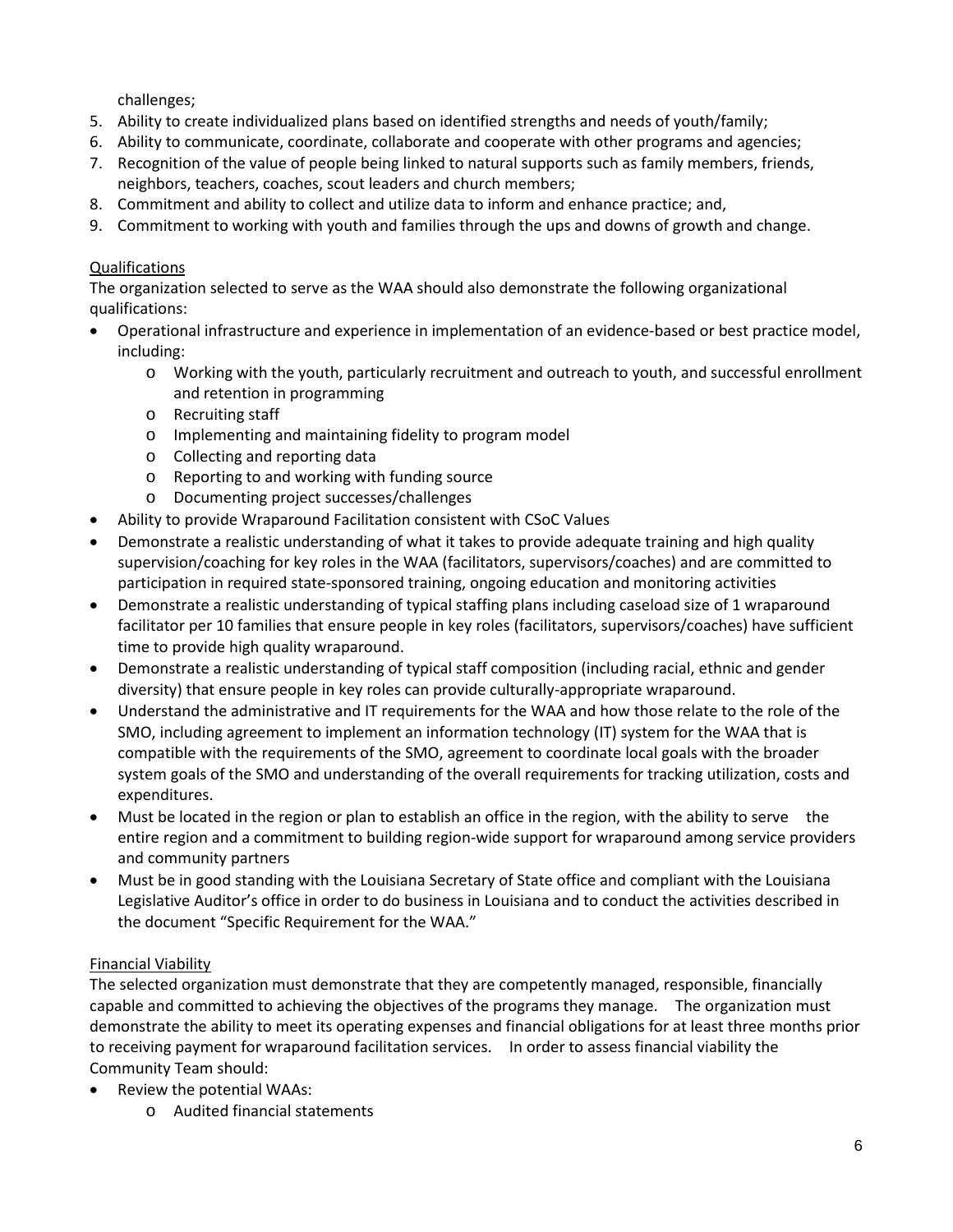- o Financial Performance Reports
- o Business plan
- o Other information that supports financial analysis;
- Determine if the organization has procedures in place to ensure that the WAA can work within budget constraints;
- Assess the level of fiscal support that the organization can readily access including a line of credit; and
- Assess the organization management capabilities, Financial Condition, and Present Responsibility.

# Conflicts of Interest

WAAs are not permitted to act as service providers because of the inherent conflicts of interest that might arise if WAAs also directly provide the services they manage. In cases where local capacity constraints are such that a service provider may be the best possible choice to also provide wraparound facilitation, the CSoC Governance Board or designee will determine if by limiting the WAAs utilization management functions and delegating more authority to the SMO, thereby creating firewalls which eliminate conflicts of interest to the satisfaction of CMS, a waiver of this rule would be in the best interest to the taxpayer and the families to be served.

In the unlikely event that the WAA is allowed under waiver to be a provider of other direct services, the WAA must describe how they will ensure that there is no conflict of interest. The WAA must include a description of the process by which they will ensure that the WAA staff and the youth and families served will be provided information about the community's full array of providers and will not be unduly influenced to use the agency's services as opposed to natural supports or other services of the youth or family's choice. They must also describe the monitoring strategies that will be used to oversee this process.

On behalf of the State, the SMO will ensure the independence of the licensed mental health professional administering the Child and Adolescent Needs and Strengths (CANS) assessment which is used to develop plans of care. The SMO's written conflict of interest standards ensure that persons performing these functions are not:

- Related by blood or marriage to the individual, or any paid caregiver of the individual;
- Financially responsible for the individual;
- Empowered to make financial or health-related decisions on behalf of the individual; and,
- Providers of State Plan/Home and Community Based Services (HCBS) for the individual, or those who have interest in or are employed by a provider of State Plan/HCBS; except, at the option of the State, when providers are given responsibility to perform assessments and plans of care because such individuals are the only willing and qualified provider in a geographic area, and the State devises conflict of interest protections.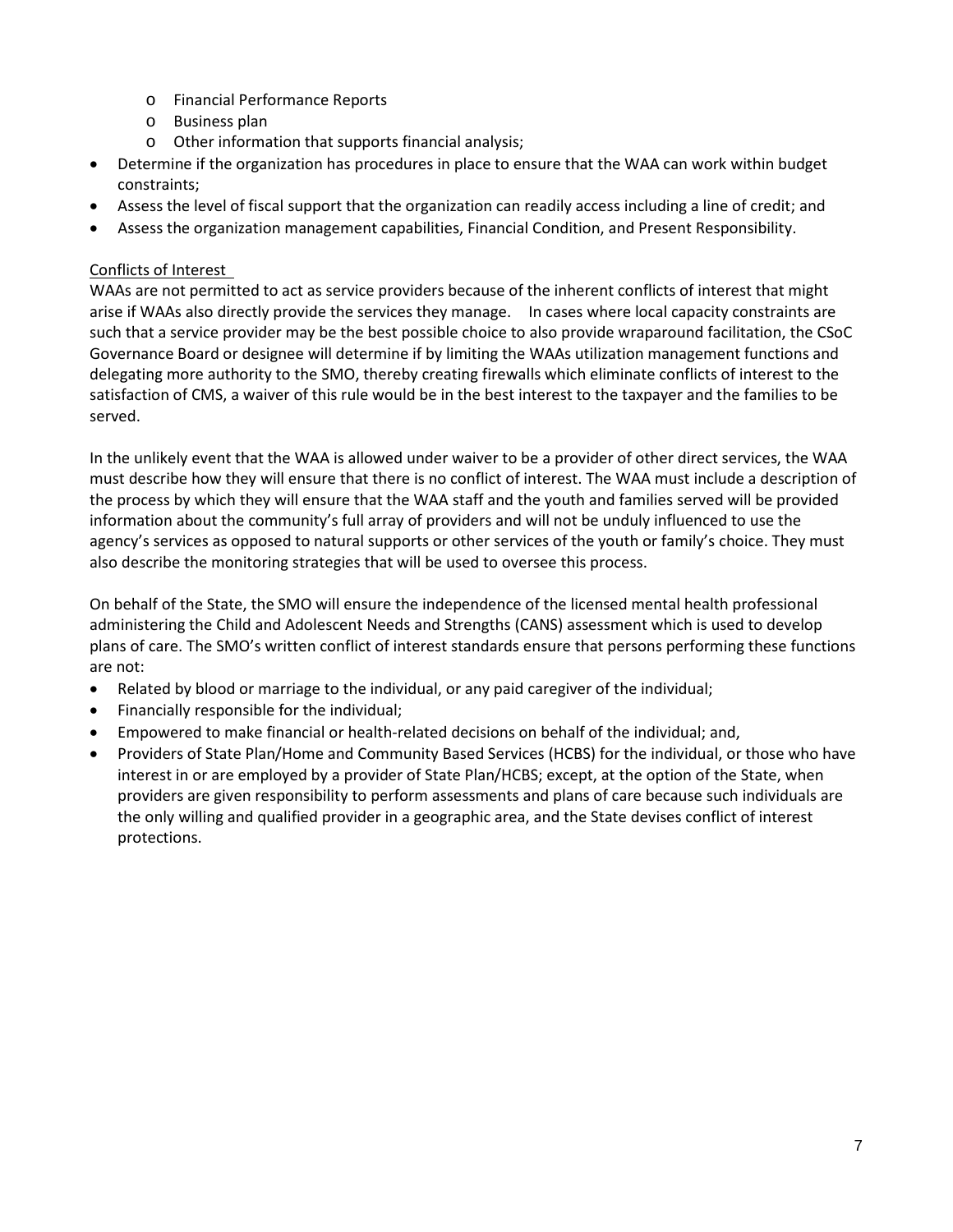## **Section 3: Selection Packet Guidance**

## **I. Community Team Composition**

| Name | Parish of Residence | Organization | Family member of a<br>person with significant<br>behavioral difficulties<br>(yes or no) |
|------|---------------------|--------------|-----------------------------------------------------------------------------------------|
|      |                     |              |                                                                                         |
|      |                     |              |                                                                                         |
|      |                     |              |                                                                                         |
|      |                     |              |                                                                                         |
|      |                     |              |                                                                                         |
|      |                     |              |                                                                                         |
|      |                     |              | Tab here to insert<br>additional rows as<br>needed                                      |

List all individuals involved in selecting the WAA:

# **II. Organizations considered to serve as the WAA**

List each organization considered including the agencies address, phone number, web site and contact person.

## **III. Organization selected to serve as the WAA**

Name of Organization Selected:

The Community Team, in collaboration with the organization selected to serve as the WAA will respond to the following:

- 1. Describe the practices/policies of the organization selected to serve as the WAA that are consistent with each of the key features listed in Section 2 "Consideration of the WAA".
- 2. Describe key people, entities, and project partners (internally and externally) and their role in the implementation of this project. Please do not merely list organizational mission statements, but describe their relevant background, experience and expected roles and responsibilities. Also be sure to include whether commitments to this project and their respective roles have been confirmed from all involved people, entities, and project partners. As necessary, please provide corresponding letters of support, etc. in the attachments.
- 3. Staffing/management plan including:
- Process the agency will use to recruit, retain and manage a racially, ethnically and gender diverse staff that ensures people in key roles can provide culturally-appropriate wraparound;
- Plans to ensure Confidentiality and adherence to HIPAA guidelines;
- Description of IT plan/ability to implement an information technology (IT) system for the WAA that is compatible with the requirements of the SMO;
- Plan for managing utilization and quality at the local level, in partnership with the SMO; and
- Description of the corporate structure and ability to financially support the WAA.